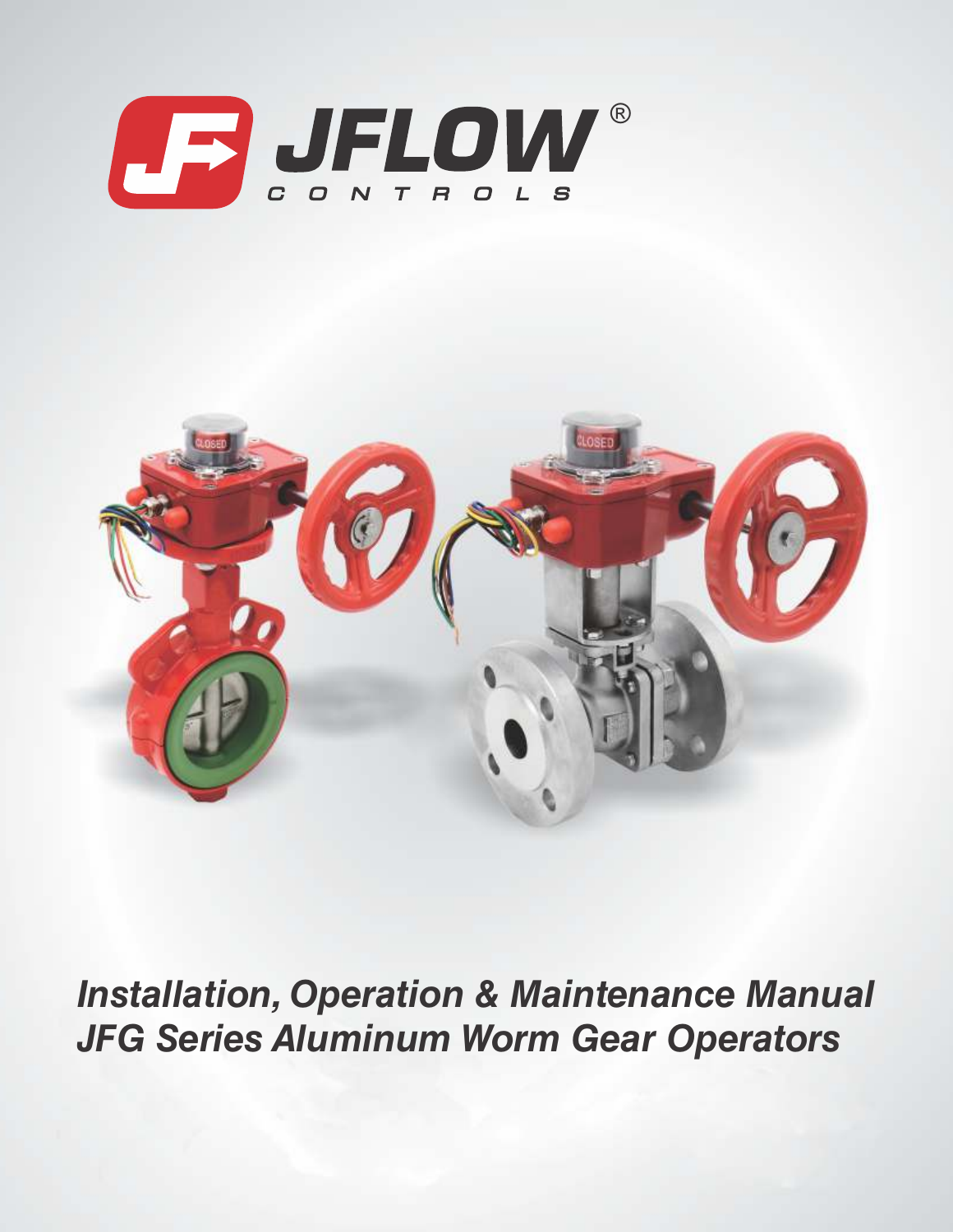

## **• JFG Series Installation**

flow Control JFG Series manual gear operators are used with Butterfly valves, Ball valves and Damper<br>drives. The JFG Series utilizes ISO 5211 mounting that allows direct mounting to many valve types<br>and brands. The compact drives. The JFG Series utilizes ISO 5211 mounting that allows direct mounting to many valve types and brands. The compact size, high mechanical efficiency, self-locking high torque output and corrosion resistant make it very versatile for many applications. fddfdfd

Make sure the JFG Series manual gear operator and the valve are in the same position (Both are in the either the Open or Closed position). JFG Series manual gear operators meet the EN ISO 5210 and DIN 3210 mounting interface requirements. This allows the JFG Series to direct mount to many types of valves. If direct mounting is not possible, install brackets, adapter or couplers required for proper adaption. Please check alignment while securely tightening bolts to assure there is no movement between gearbox and valve.

- JFG Series Calibration
- \_ JFG Series manual gear operators have travel stop adjustments for both the open and closed position. The travel stop on the left side controls the counter-clockwise position (typically the open position)and the travel stop on the right side controls the clockwise position (typically the closed position) The adjustment is limited to approx +5 degrees & -5 degrees at each end of travel. Below are steps to follow to adjust the end of position fo either the open or closed position.
	- 1. Remove the red travel stop cover
	- 2. Loosen the Hex jamb nut
	- 3. Loosen the Allen Set Screw
	- 4. Position gearbox to the proper position.
	- 5. Screw in the Allen Set Screw until you fell resistance
	- 6. Tighten the Hex Jamb But while holding the Allen Set Screw from turning.
	- 7. Replace the Red travel stop covers
- JFG Series Operation

JFG Series manual gear operators are suitable for industrial sites in various climatic regions (working Temperature of -40F to +250 F. The JFG Series is maintenance free and corrosion resistant to the harsh environments (meets IP67 sealing protection / EN 60529 with powder coated housing). Max Torque output range from 1600 In-Lbs to 10,600 In-Lbs.

To close the valve, rotate the Handwheel clockwise until the dome indicator on top is showing "CLOSE". To open the valve, rotate the Handwheel counter-clockwise until the dome indicator is "OPEN".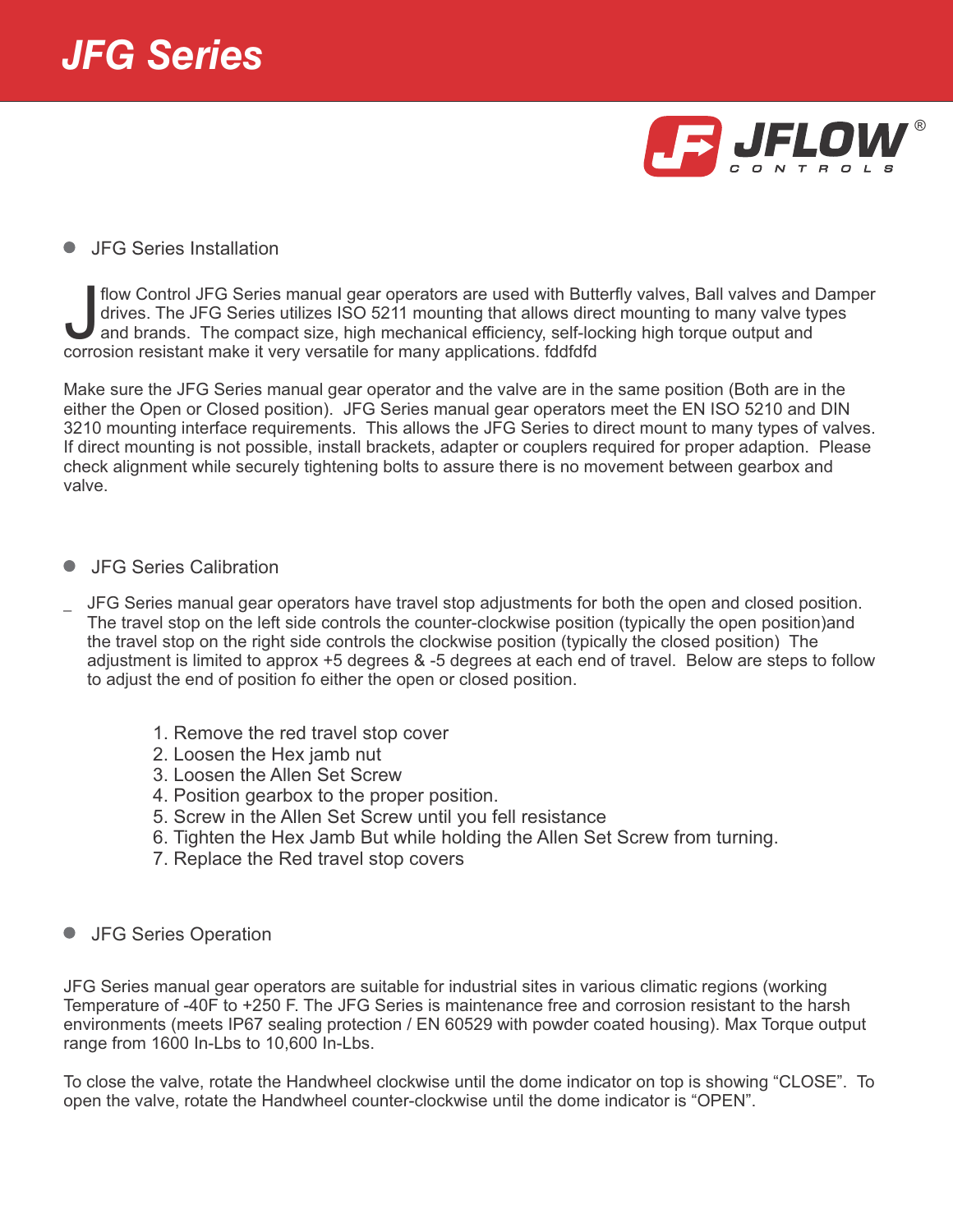## **JFG Series Bill Of Material**





No

| <b>No</b>      | <b>Name</b>             | <b>Material</b>     | <b>No</b> | <b>Name</b>           | <b>Material</b>     |
|----------------|-------------------------|---------------------|-----------|-----------------------|---------------------|
|                | Dome Indicator          | Polycarbonate       | 10        | <b>Thrust Bearing</b> | <b>Alloy Steel</b>  |
| $\overline{c}$ | Screw                   | 304 SST             | 11        | Housing               | <b>Aluminum</b>     |
| 3              | Screw                   | 304 SST             | 12        | <b>Thrust Bearing</b> | Alloy Steel         |
| $\overline{4}$ | Cover                   | Aluminum            | 13        | Oil Seal              | Rubber              |
| 5              | Worm Gear               | Ductile Iron        | 14        | Washer                | 304 SST             |
| 6              | <b>Travel Stop Bolt</b> | 304 SST             | 15        | <b>Bolt</b>           | <b>304 SST</b>      |
| $\overline{7}$ | Worm                    | <b>HS Steel</b>     | 16        | Input Shaft           | <b>HS Steel</b>     |
| 8              | Cover                   | <b>Buna Nitrile</b> | 17        | <b>Limit Switch</b>   | N/A                 |
| 9              | Sleeve bushing          | PEEK                | 18        | O-ring                | <b>Buna Nitrile</b> |